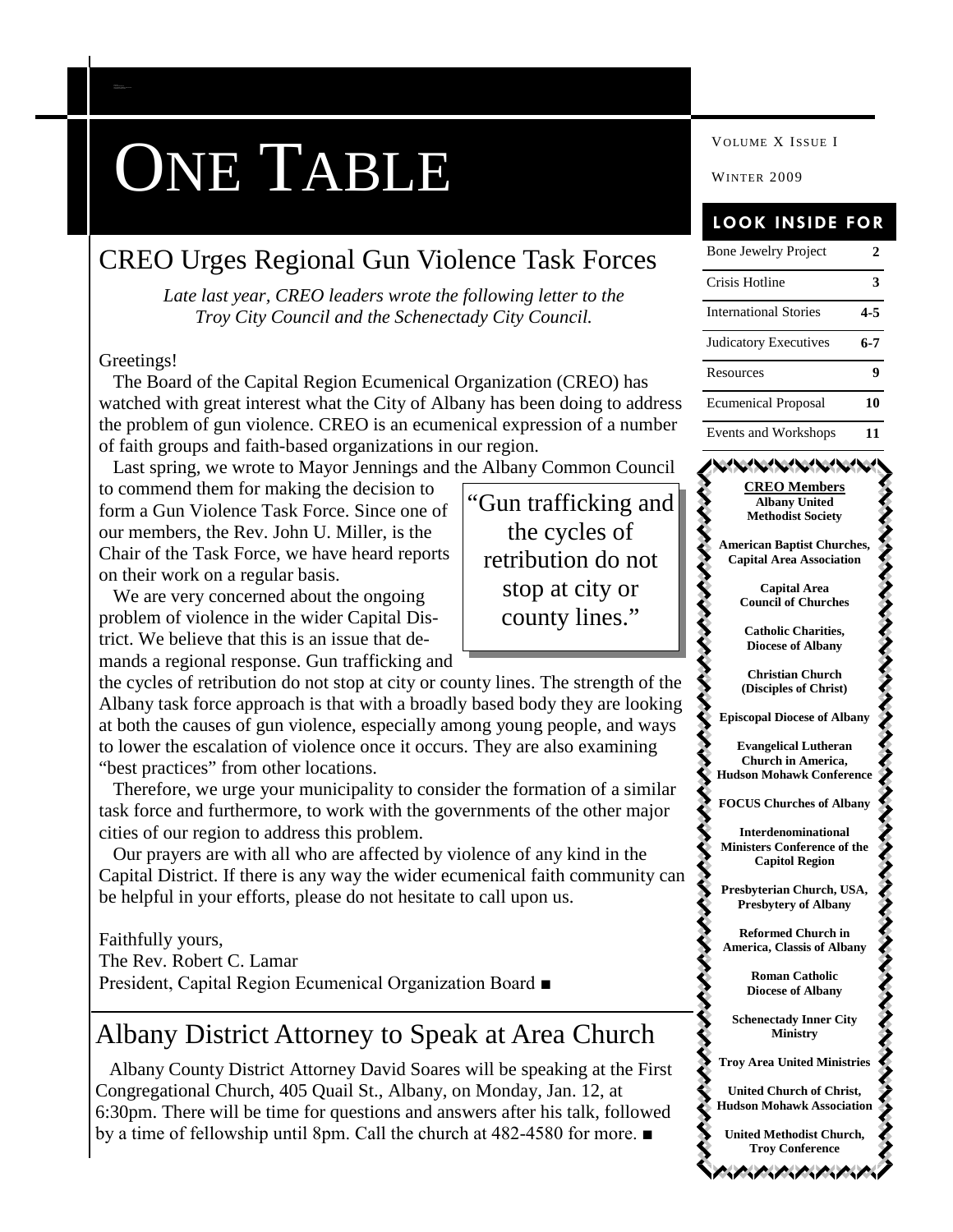### The Kibera Bone Jewelry Project

*Marilyn Paarlberg, member* FIRST CHURCH IN ALBANY (RCA)

Members of the First Church in Albany recently undertook an exciting project to benefit widows and orphans in Kibera, Kenya, Africa's second largest slum. By working directly with a self-help group and no middleman, proceeds of the project went directly to the intended recipients. A portion of the proceeds paid for a new nursery school for children.

This experience profoundly and directly impacted the lives of both people in Kibera and at First Church.

The project took shape minutes after an October presentation at First Church by Steve Andersen, who had recently returned from a two-year term of service

with the Peace Corps in Mali. Steve's presentation of life in Mali was captivating and compassionate. He spoke of the crushing poverty in Kibera, of the high number of orphans whose parents had died of AIDS and poverty-related illnesses, and of the widows whose only source of income was prostitution.

Steve sought out Raphael, a resident of Kib-

## **The Details...**

Deadline for Submission *One Table* Spring Edition

April/May/June…March 15

era who wanted to find some way to improve the lives of people in his community. Raphael wanted to start a small school for children who had no other opportunity for education. He also wanted to create employment in the slum where there are almost no jobs. So Raphael went to restaurant owners in nearby Nairobi and asked for discarded animal bones. Then he hired Kibera residents to fashion unique, handcrafted jewelry from the bones.

> Steve showed samples of the beautiful jewelry, and the momentum began. A small group of those attending the talk gathered afterwards to find out how they could help, and the energy was palpable! They decided to order sets of the jewelry (necklace, bracelet and earrings) from Raphael, and sell them during coffee hour at the church.

In two Sundays, just under 75 sets of the jewelry were sold to enthusiastic buyers for \$20 per set. During the first sale, Steve gave an abbreviated version of the story of Raphael and the Kibera Bone Jewelry project, complete with pictures and a personal email message from Raphael to the people of First Church. Raphael and the arti-

*(Continued on page 10)*

Please help us by updating your contact information. We mail our newsletters Third Class for a first-class reason – to save money. While some newsletters may arrive late, we hope the message will always be timely. **This newsletter was mailed the week of January 4.**

*One Table* is published quarterly by the Capital Region Ecu-

menical Organization on recycled paper. Circulation: 600 per issue. *One Table* serves as an ecumenical voice in our region and is supported by CREO members and the Northeastern New York Chapter of Thrivent Financial for Lutherans. Only motions duly passed at Board meetings reflect the official actions of the entire Capital Region Ecumenical Organization. Opinions expressed by contributing writers are not necessarily those of CREO.

Letters, news items, and announcements are invited. Publication cannot be guaranteed, but all submissions will be reviewed for use. The Coordinator reserves the right to edit material to conform to editorial policy, style and length. Unless otherwise attributed, all articles are compiled and/or written by the Coordinator. ■

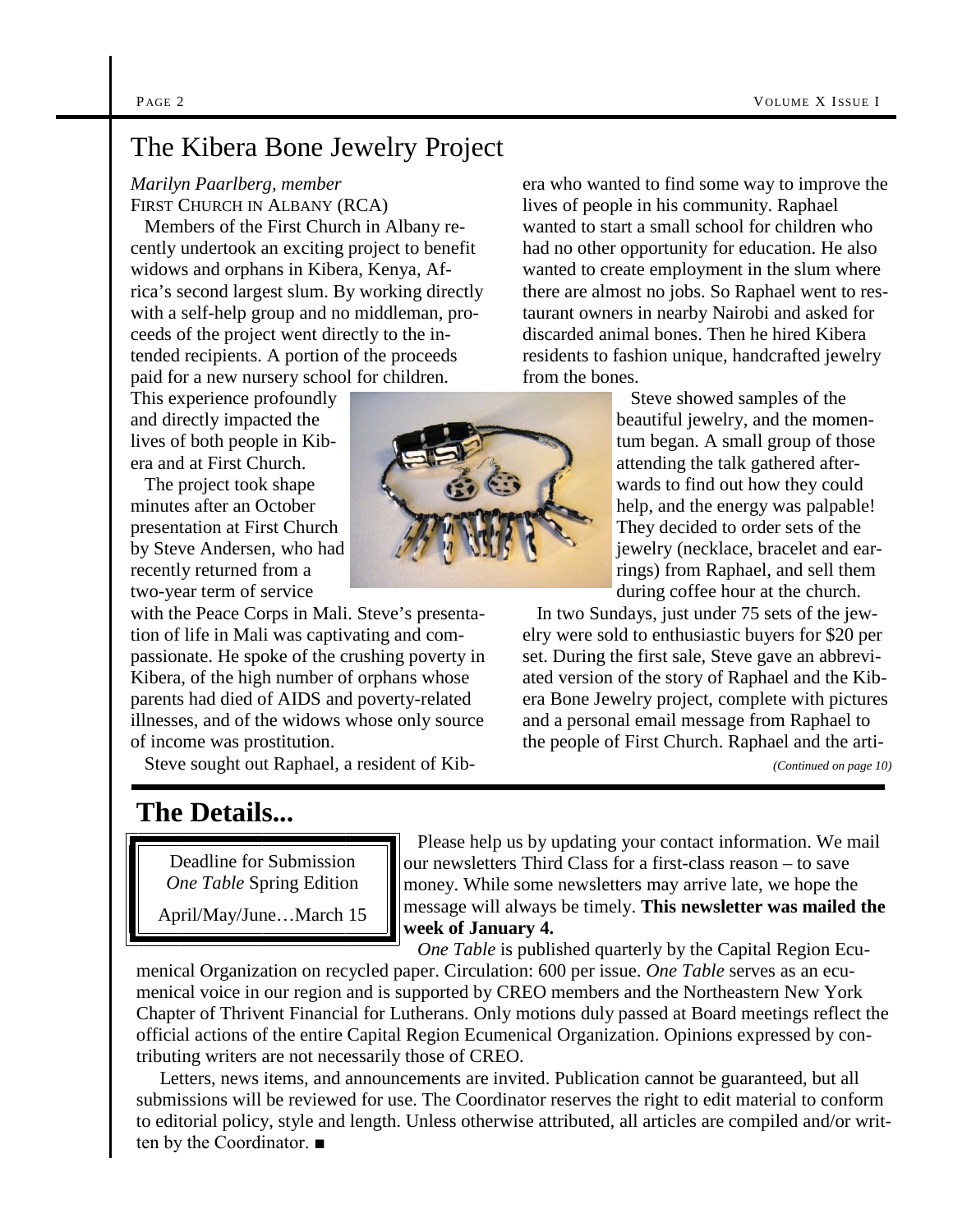### Volunteers Provide Needed Emotional Support

*Jill Ordoñez, LMSW, Program Director,* SAMARITANS FAMILY AND CHILDREN'S SERVICE OF THE CAPITAL REGION, INC.

Are you a good listener, with the will to help your community – and a little free time on your hands?

Albany-based Samaritans Crisis Hotline needs volunteers to provide emotional support to callers. A nationally accredited crisis hotline, the Samaritans is dedicated to providing compassionate, non-judgmental emotional support to people who

may be depressed, despairing or in crisis in the Capital Region.

A program of Family and Children's Service of the Capital Region, the Samaritans is a worldwide movement of people helping people, a volunteer emotional support movement, that began over 50 years ago in England. Although the Samaritans do not pertain to any re-

ligious organization, the original Samaritans branch was founded by an Anglican minister, Reverend Chad Varah, who was deeply affected by the death of a parishioner to suicide and wanted to do something to prevent future suicides in his congregation.

Samaritan volunteers come from all walks of life: retirees, students, and community members of all ages, with the common goal of supporting people in a time of depression, despair or crisis.

*Rebecca\** came to the Samaritans because she lost her husband to suicide. When she started with the Samaritans one year ago, she wasn't even sure she belonged here. Now, she has increased her confidence and has seen and heard the real impact she has on the people she has worked with. She says that working with the Samaritans has become a life mission for her and, "It makes me feel good knowing that I can make something good come out of the worst thing that happened to me."

*Robert* came to the Samaritans because he is retired and had some time to give back to the community. He had volunteered at the food bank in his church and he decided that he wanted a

change. He says, "I enjoy volunteering with Samaritans because

I get the feeling that I have made a direct impact on people – I leave at the end of the shift knowing I have made a difference."

KG

*Jessica* came to the Samaritans because she is a psychology student and wanted to increase her ability to help others in crisis. Not only did she gain valuable communication and assess-

> ment skills needed for her future career, but she also deepened her knowledge of the human condition and gained a greater perspective on how lucky she is to have people that love her in her life. She said, "I never realized how many people are out there that are truly alone and need someone to listen."

#### **Volunteer Qualifications, Commitment and Training**

Volunteers are screened for suitability, but no certificates or educational requirements are needed to enter the training program. Volunteers undergo a 30-hour training program, learning skills in active listening, rapportbuilding and crisis intervention.

Volunteers must be willing to commit nine months of service – one five-hour shift per week – on the hotline. They are provided with ongoing supervision and continuing education upon successful graduation.

Samaritans' volunteer training class begins every two months. The next training class begins on Saturday, January 10th. For more information, please call Samaritans Program Director, Jill Ordoñez, at 462-6531 ext 126 or email at jordonez@fcscapitalregion.org. For more information about Samaritans, please visit the website at http://www.orgsites.com/ ny/albany-samaritans

*\*volunteer names have been changed to protect anonymity. ■*



We listen when you need it most.

SAMARITANS CRISIS HOTLINE

689-4673 (HOPE) 1 a.m. - 11p.m. every day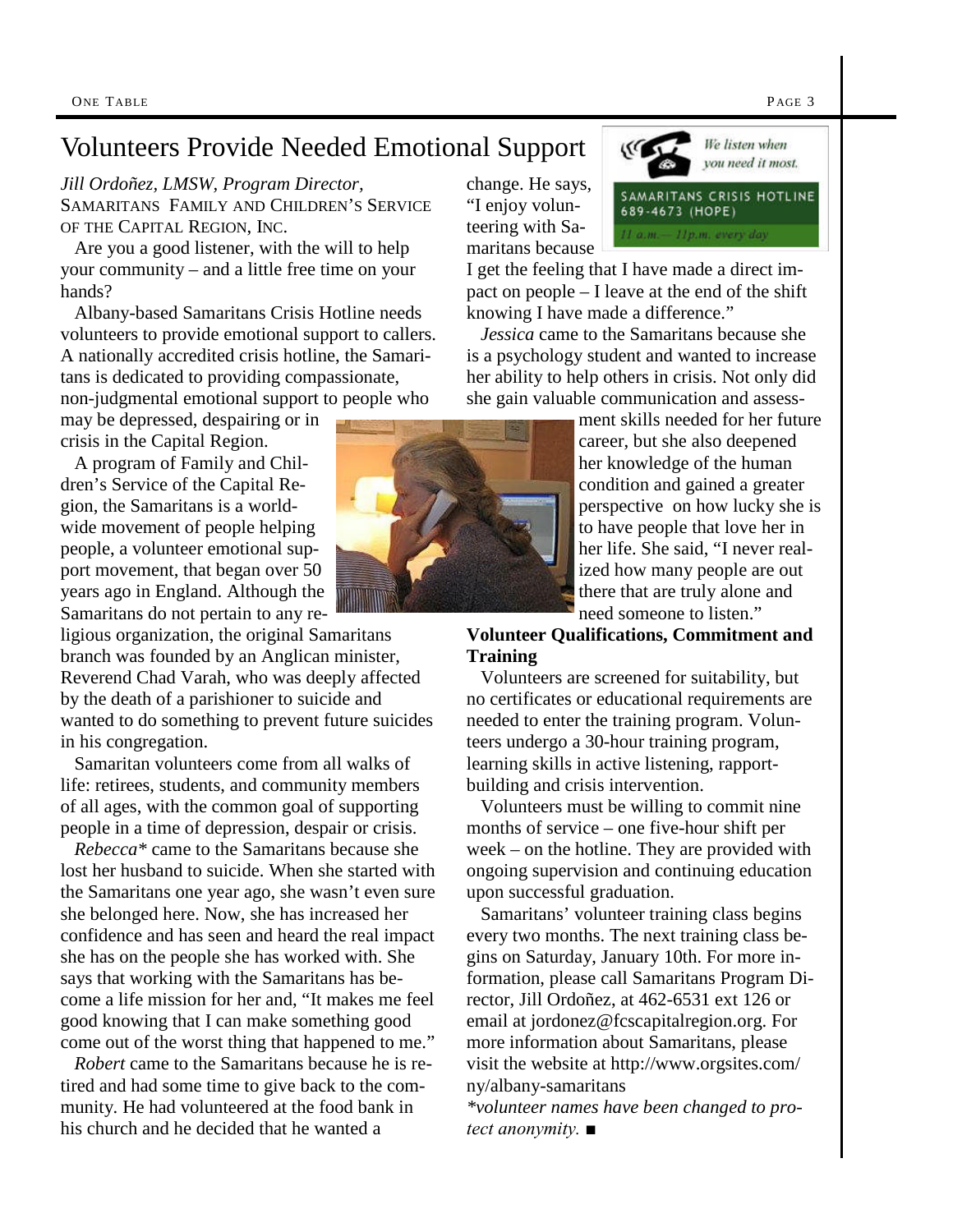### Ecumenical Life after the Synod of Albany

#### *Rev. Richard Otterness*

Having served as the synod executive of the Regional Synod of Albany (RCA) until mid-2004, I wondered how my experiences with the Capital Region Ecumenical Organization (CREO) might affect ecumenical relationships when I would move abroad to work in partnership with the Reformed Church in Hungary—or whether I would even be involved in ecumenical relations and projects beyond the Reformed tradition. I'm delighted to report that the foundation of Christian unity so crucial to CREO is equally important to the mission of the church in Central and Eastern Europe (CEE), and never more so than right now.

My wife and I have become a longterm mission co-workers invited by the Reformed Church in Hungary to work with Europe's largest ethnic minority—the Roma (popularly called 'gypsies' by some). This work includes supporting the development of Roma church leaders; expanding an important young adult volunteer program in Roma communities; participating in human rights issues, especially when leadership comes from within the Roma community; address-

ing health-care concerns; and helping the church develop missional relationships with Roma communities in ways that will move the established church beyond paternalistic and sometimes racist attitudes.

One important aspect of my work involves a volunteer program of the Reformed Church in Hungary's Volunteer Diaconal Year office. It's called the *Roma-Gadje Dialogue Through Service (RGDTS)* initiative*.* Until this year the Presbyterian Church (USA)'s Young Adult Volunteer office was one of our partners, as we have placed young adults in Roma communities to work in early childhood education, youth programs and family outreach. Unfortunately the PCUSA is concentrating now on a smaller number of projects globally, and we miss their

participation now. Nevertheless, in the Budapest office which coordinates the 11-month volunteer program, we are facilitating ongoing discussions with the PCUSA regarding other ways in which they may be involved. Meanwhile, The ELCA has expressed renewed interest in this program.

So here's my plug: if young people from churches in the Capital Region are interested in a life-transforming experience amongst people often immersed in poverty, victimized by racism, and from a culture quite unlike their own, please contact me!

The *RGDTS* initiative comprises a decentralized network of partners with projects in many European nations, some faith-based and some

I am reminded that ecumenical relationships anywhere in the world are all about embodying the unity we share in Christ.

secular. The Hungarian and Ukrainian projects we are involved with are church-related. This does not make things easy. Attitudes within these long-established churches often need to be challenged, and new or alternative partnerships with other churches—even with Pentecostals or the Orthodox (in some regions) may be pursued by us within the coming year.

We often describe ourselves as mission workers *with* the Roma and

as missionaries *to* the church. Currently we are working with a group considering new possibilities and new directions for the Reformed Church in Hungary's work with Roma beyond the volunteer program. Meanwhile, we are also discovering and learning from what other people in other churches are doing in CEE with Roma, including the Roman Catholic Church in Budapest, and most recently, the Baptist Union in Russia.

As I write, we are preparing for a training session for members of the Ecumenical Diaconal Year Network (EDYN). I am reminded that ecumenical relationships anywhere in the world are all about embodying the unity we share in Christ. This unity transcends cultural and theological differences, yet also helps all of us find our way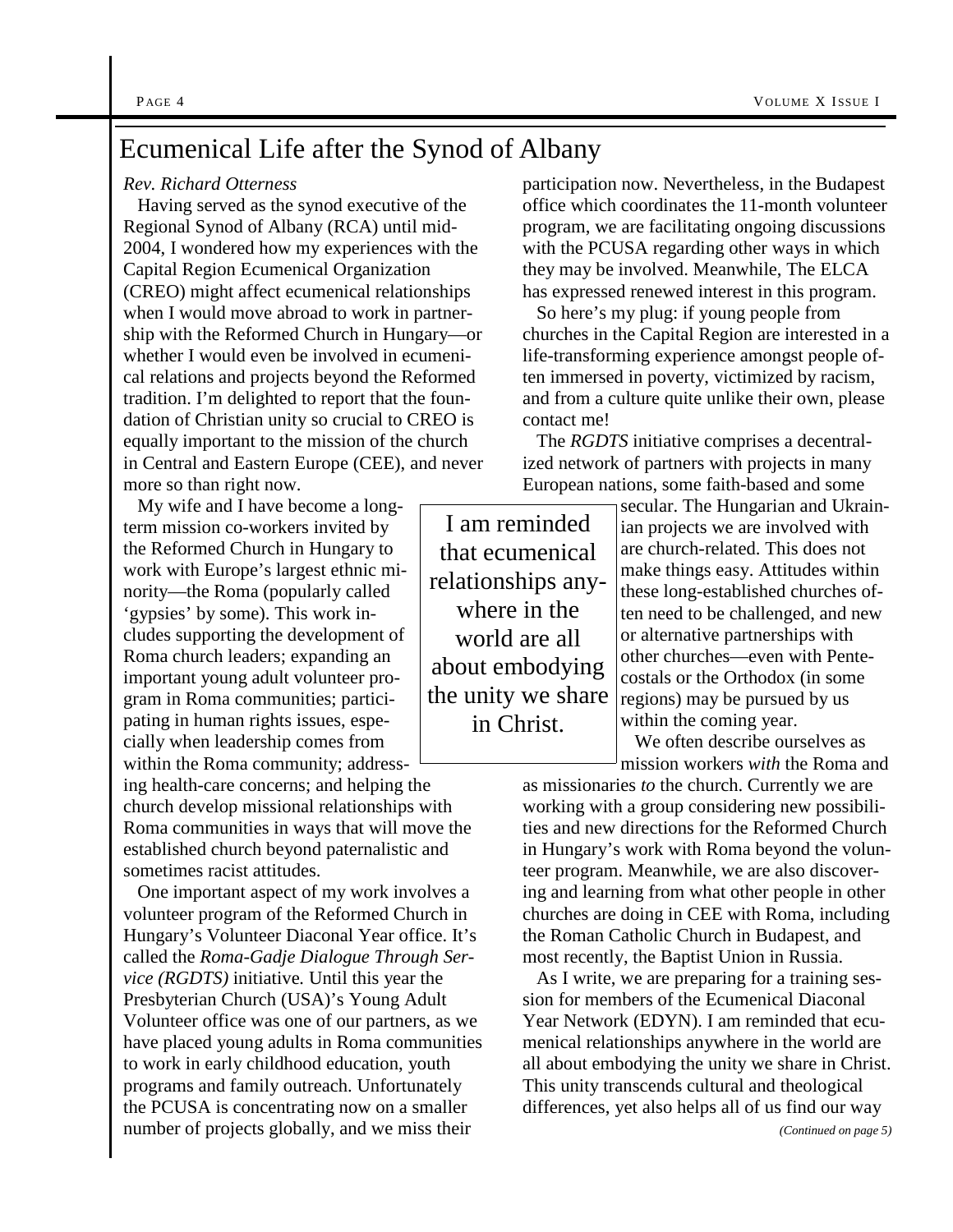### What I Did During My Summer Vacation

*Chaplain (Captain) Jake Marvel* STAFF CHAPLAIN, 109TH AIRLIFT WING NEW YORK AIR NATIONAL GUARD

At least once every day this summer I waited for a C-17 to land from Iraq or Afghanistan. If we timed it right, we sat for about 15 minutes before we saw our "bird" arrive and taxi to its

parking spot. When the pilot signaled it was clear, we rolled onto the flight line, a caravan of blue modified school busses painted with large red crosses. We'd park near the tail of the aircraft and I was among the first people out of the vehicles who headed into the plane.



As soon as I was onboard, I started talking with patients.

"Welcome to Ramstein Air Base. You are in Germany and you are safe. I'm Chaplain Marvel, I work with the people who are going to transport you today into the next level of medical care. In a moment, the back of this plane will open up and you'll see our ambulance busses. You might want to put on your coat – it's probably a little colder than where you came from. Once we are all on the busses, we'll drive you to Landstuhl Regional Medical Center where we'll get you some breakfast and a chance to meet some of the finest docs in the world who are here to help you.

As you work your way through this process, I and other chaplains are here. Remember that what you tell us stays with us – we don't report what you say to anyone without your permis-

#### *(Continued from page 4)*

through differences to a better place of missional service with integrity. The deep commitment of many within the churches in CREO has served as a reminder and as an inspiration for what is possible—and is even now taking place—in Central and Eastern Europe.

sion. If you need to talk, I or others have chosen to be here because we want to listen."

I assured snipers they are forgiven. I swapped out crutches for some more comfortable. I listened to cries of "Where was God when my sergeant was blown up?" I arranged phone calls to tell parents what's happened to their children.

> Some people were going home to broken marriages, some to infants they'd never met; many had seen or experienced such horrible events "downrange" that they just wanted to talk with another human being.

As a chaplain, I provided Holy Communion, I prayed with people, I anointed them and prayed for healing. But

my most effective ministry was often in listening to and holding their stories – hopefully, therefore, making them Holy. My job wasn't to fix anything, but to rely on the Spirit to mend their brokenness.

Since coming home, I've had a difficult time relating my experience, which I've discovered is true for many military members. Often, it's been difficult to clarify that my military duty is in no way related to a particular political agenda. I serve as a military chaplain not because I like war, but because I am that visible reminder many of us need sometimes that there is no place we can go where the Holy would abandon us. ■ *In addition to his position in the U.S. Air Force, Jake serves as Associate Pastor of Prince of Peace Lutheran Church in Clifton Park. He is ordained and endorsed for military chaplaincy by the Reformed Church in America.■*

*Richard Otterness was active in CREO from 2001-2004. He and his wife Carolyn live in Budapest, HU, where they maintain a guest room where many ecumenical visitors and all kinds of other folks stay when in or passing through Budapest. Richard can be found on facebook and at otterness.r@gmail.com.* ■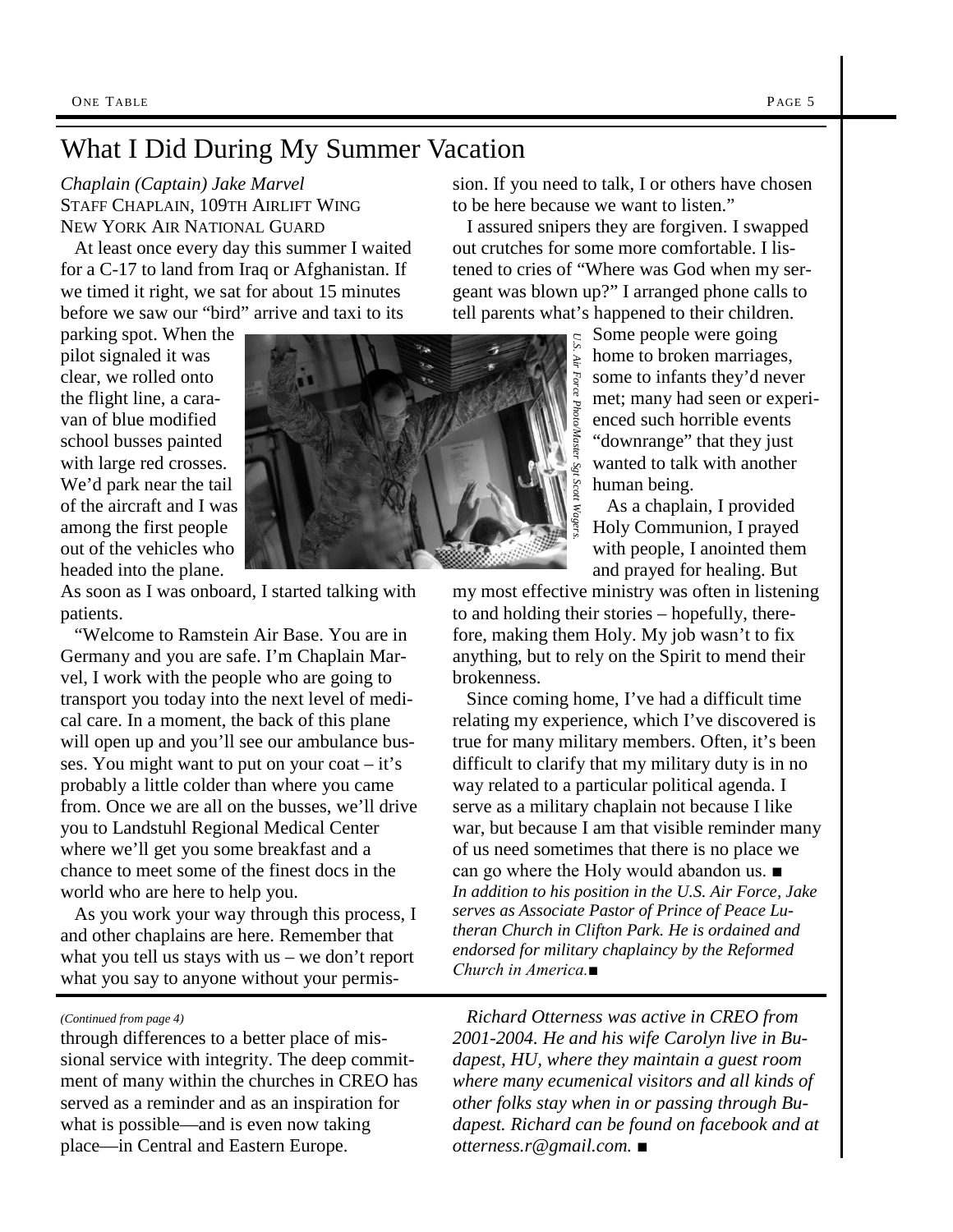#### PAGE 6 VOLUME X ISSUE I



*Participating Judicatory Executives offer thoughts on how Christian disciples can* care*-fully navigate these long, dark months of winter.*

### **Roman Catholic Church**



THE MOST REV. HOWARD HUBBARD, BISHOP *Diocese of Albany*

During these dark and chilly days between Christmas and Lent, I am still reflecting upon how Jesus, accepted our frail, weak, human condition without compromise. He came to live among us and to reveal himself to us through the instrumentality of his humanity.

Far from being a pious automan or statuesque zombie, as he is so often depicted in art or portrayed on the screen, Jesus was a deeply feeling human being who experienced fully the rhythmic cycle of life and death, joy and sorrow, hope and disappointment, striving and fulfillment which are the inescapable hallmark of our human condition.

At times, our failure to accept this fundamental truth about Jesus' humanity, has led us to deny or suppress our own humanity, with unfortunate consequences.

Such an attitude easily flows from the Western task oriented culture in which we live. We in the United States, for example, have often accepted the pragmatic principle that only the serviceable is worthwhile. Everything in the society around us tells us that it is the effectiveness of things, deeds and persons that really counts, not their inner truth or goodness or beauty. Hence, productivity or efficiency becomes the standard by which we evaluate our loves, and judge our successes or failures.

Often, we are programmed to act efficiently and effectively, and we feel guilty about ourselves if we are not doing something. I know for myself that if I take a day off or relax, sometimes I feel guilty, as if I am violating some implicit standard of conduct that does not include wasting time. I find myself making excuses for why I am sitting still, or listening to music or reading a book or playing a game. Or, I feel the need to explain to others why I'm just "chilling out."

Or take another example. There is the tendency on our part to assume more responsibilities than we can physically or emotionally bear and, then, identify this excessive availability which flies in the face of human limitations, with the full living out of Christian discipleship. I would suggest, however, that this posture is really a subtle denial of our humanity which is harmful not only physically and emotionally, but spiritually as well. It is a bow to the utilitarian trend within our society that denies the value of contemplation, the esthetical and relaxation, and that fails to appreciate the goodness of wholesome human living.

In the face of these and other cultural influences which serve to undercut the acceptance of our humanity, we must grasp the fundamental truth that we are loveable not because of what we do, achieve or possess, but because of who we are; people made in the image and likeness of God.

Therefore, we must make self care a priority in our life, just as Jesus had. He celebrated with the wedding couple at Cana, feasted at the table of Zacheus, rejoiced in the companionship of his apostles and other friends like Lazeraus and his sisters Mary and Martha. Most significantly, he took time for himself, withdrawing frequently to "a place apart" to reflect on the events of the day and to converse with his Father in prayer.

This same type of self care which Jesus evidenced is necessary for ourselves as well if we are to fulfill the command to love others as we love ourselves.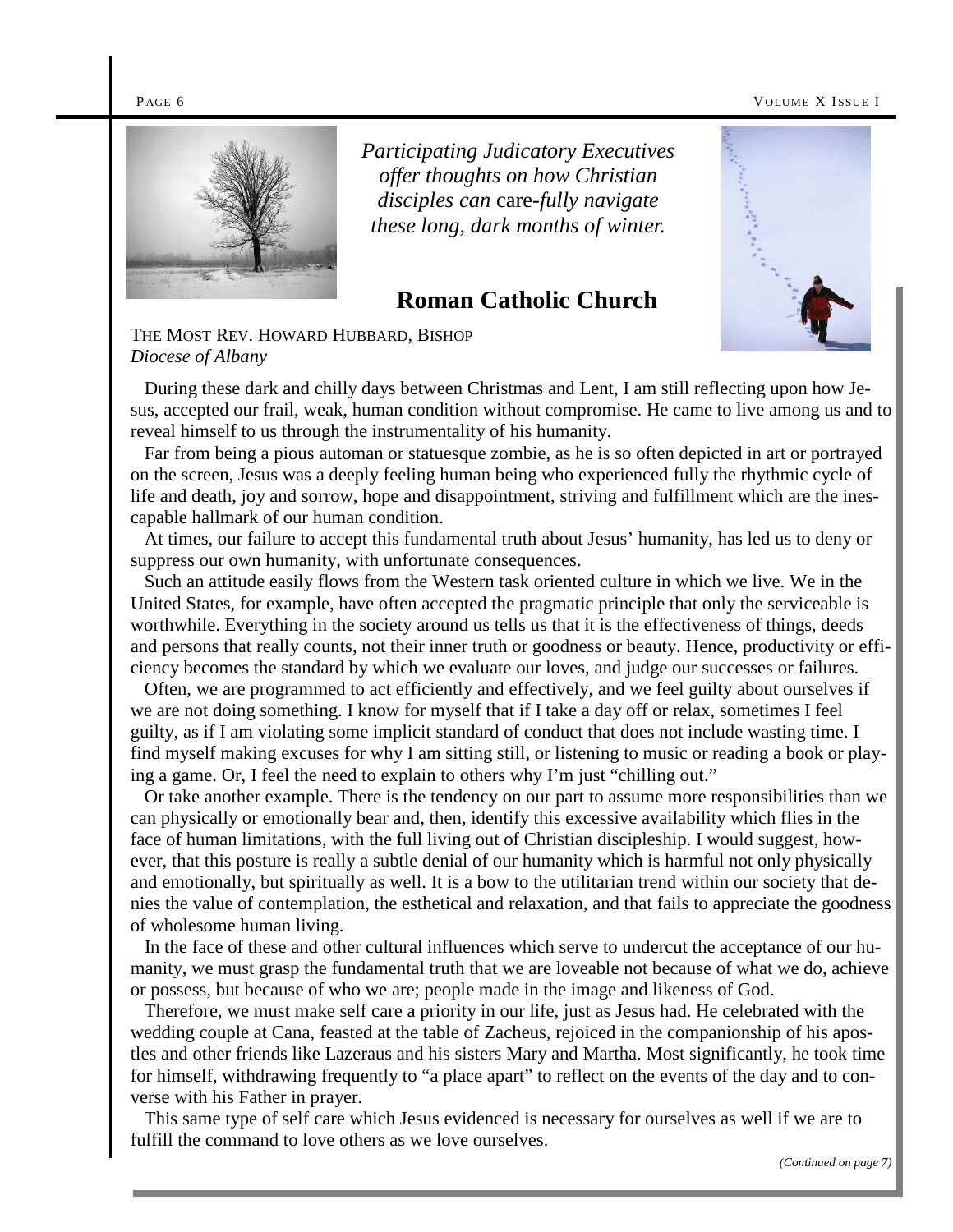### **Evangelical Lutheran Church in America**

PASTOR BETH PARKER, DEAN, *Hudson Mohawk Conference*

First, a poem by Antoinette Adam:

How shall the mighty river reach the tiny seed? See it rise silently to the sun's yearning, sail from a winter's cloud flake after silent flake piling up layer upon layer until the thaw of spring to meet the seedling's need.

Make tender, Lord, my heart; release through gentleness Thine own tremendous power hid in the snowflake's art.



It probably sounds strange, but snow keeps me sane in winter. Without snow, I spend all day inside. With snow I can get outside, into God's wondrous creation, to cross-country ski or snowshoe in the woods around my house. The fresh air, the exercise, the quiet time all help keep at bay the depression I used to feel come February every winter. Snow is an invitation (from the Creator?) to slow down, to change plans, to reflect, to play. Snow is a sign that even in the midst of dormancy and cold death, God is at work, in an artful way, to create life. Peace and Joy! ■

#### *(Continued from page 6)*

Today's fast paced life involves all kinds of multi-tasking. If we are not careful such demanding activity can lead to workaholism or escapism; to drop out or burn out.

That is why we must be attentive to our need for days off and vacations; for hobbies and recreation. We must be willing to make time for family and friends; to be with people who love us for ourselves, and from whom we can received honest feedback and constructive criticism. Finding time for such leisure and personal or financial relationships is not being self-centered or self-indulgent; rather it is essential for being healthy, mature human beings.

In a society which permits everything but forgives nothing, that preaches the gospel of success and glorifies the winners and achievers, the key to healthy living is to humbly accept ourselves as failure prone. We must recognize that no success of ours is every without a tinge of failure and that no failure of ours is ever completely such.

It is in accepting our humanity fully, I believe, that we come face to face with the central mystery of our Christian life: the Redemption. It enables us to appreciate from the framework of our own limitations and failures that we are the prodigal sons and daughters for when God is our loving Father; that we are the lost sheep for whom Christ became the Good Shepherd and that we are the weak ones for whom the Holy Spirit has been sent forth. ■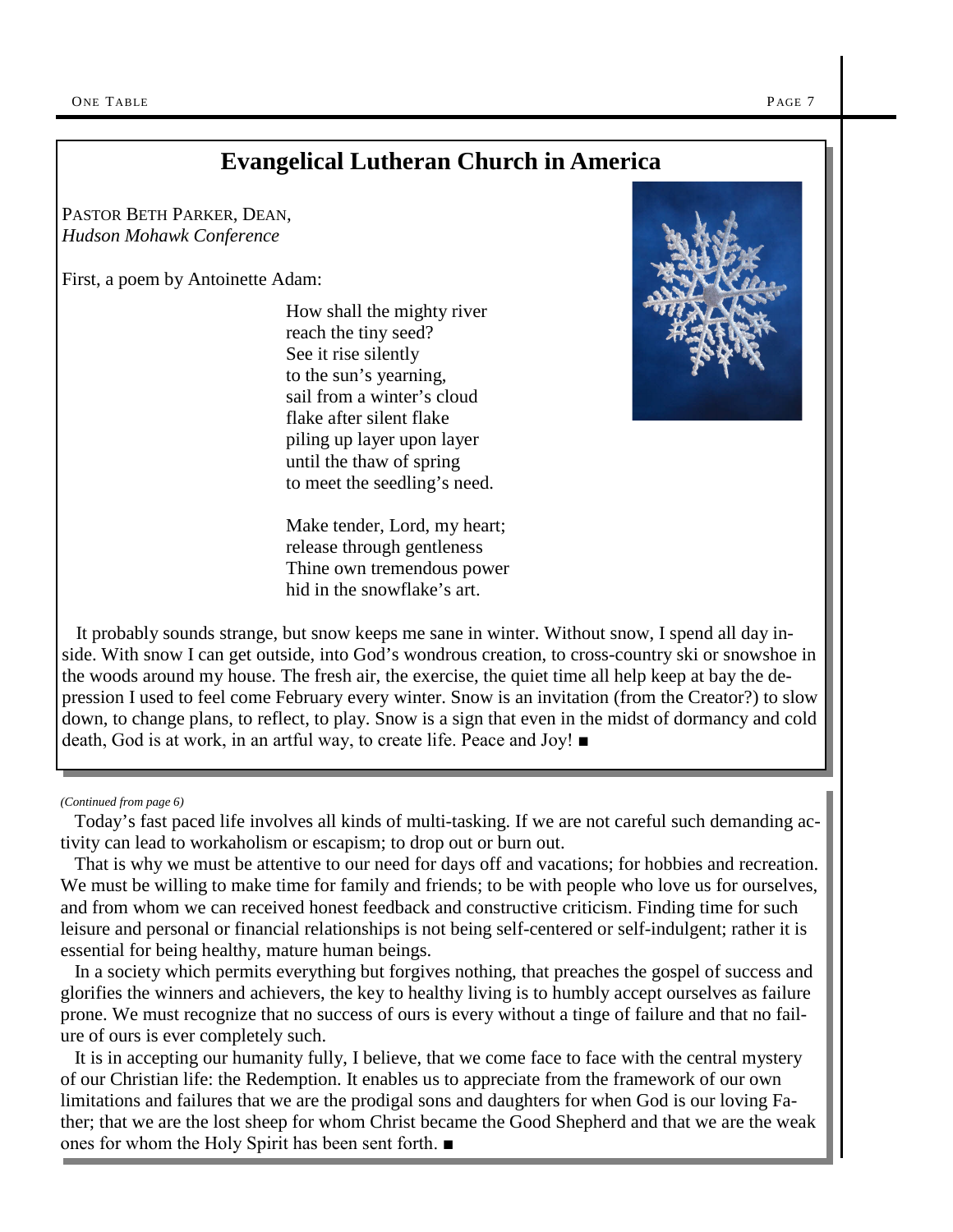### Connecting Children and Families to Health Care Coverage

*Katherine Napoli, Outreach Coordinator* CONNECTION TO COVERAGE CAMPAIGN NYS DEPARTMENT OF HEALTH

Today 2.5 million New Yorkers under the age of 65 live without health insurance, including 434,000 children. These children live in our neighborhoods, go to school with our children, and play in our parks. Children who are uninsured are more likely to go without essential health services, miss school because of untreated illness, and end up in the emergency room for preventable conditions.

The Governor has expanded eligibility for children's health insurance and despite the difficult economic times we face, he has kept that commitment in the budget he proposed for the next fiscal year. There are no eligibility reductions or benefit reductions proposed for Child Health Plus or Medicaid, and he is proposing an eligibility expansion for Family Health Plus.

### Calling Child Advocates

#### *Casey Dinkin*

*Manager of Communications and Advocacy* NUTRITION CONSORTIUM OF NYS

Congress has a unique opportunity in the upcoming reauthorization of the child nutrition programs to improve access, meal quality and nutrition for millions of children, particularly low-income children in child care, in school, during out-of-school time, and at home. Thousands of diverse national, state and local organizations representing anti-hunger, religious, education, medical, nutrition, agriculture and a host of others are committed to a bill that has a bold vision to eliminate child hunger. These organizations are now joined by a Presidentelect who during the campaign has set the goal of ending child hunger by 2015.

The extraordinarily successful, cost-effective child nutrition programs play a critical role in helping children, especially those in lowincome families, achieve access to quality nu-

A family of three earning approximately \$70,000 may be eligible for coverage for their children. With coverage through Child Health Plus and Medicaid, children can get the care they need when they need it including regular checkups, vaccinations, prescriptions, doctor visits when they are sick, hospital care and much more.

While health insurance is no-cost for some children, other families pay a monthly premium. How much a family pays depends on their income. It is important for families to know that Child Health Plus is a program for uninsured children.

To get coverage for their children, parents need to sign up. They can fill out an application right in their own neighborhood with help from enrollment counselors called Facilitated Enrollers. To find the Facilitated Enroller closest to them, families can call 1-800-698-4543. To find out how your organization can help promote coverage for children and families call the New York State Department of Health's Connections to Coverage Campaign at 518-473-4679. ■

trition, child care, educational and enrichment activities while improving their overall health, development, and school achievement. However, federal support for these programs has not always kept pace with children's need for these programs, food cost inflation, the costs of delivering services, or increased scientific knowledge. A well-conceived, adequately funded reauthorization bill can reduce hunger and food insecurity in America, help reduce childhood overweight and obesity, improve child nutrition and health, and enhance child development and school readiness.

The Child Nutrition Reauthorization Act of 2009 is an exciting opportunity to make improvements to school meals programs, summer food service programs, child and adult care food programs and WIC. Please join this effort! If you would like to be a member of the Nutrition Consortium's Child Nutrition Reauthorization Coalition, please call 436-8757 x22 or email Casey. Dinkin@nutritionconsortium.org. ■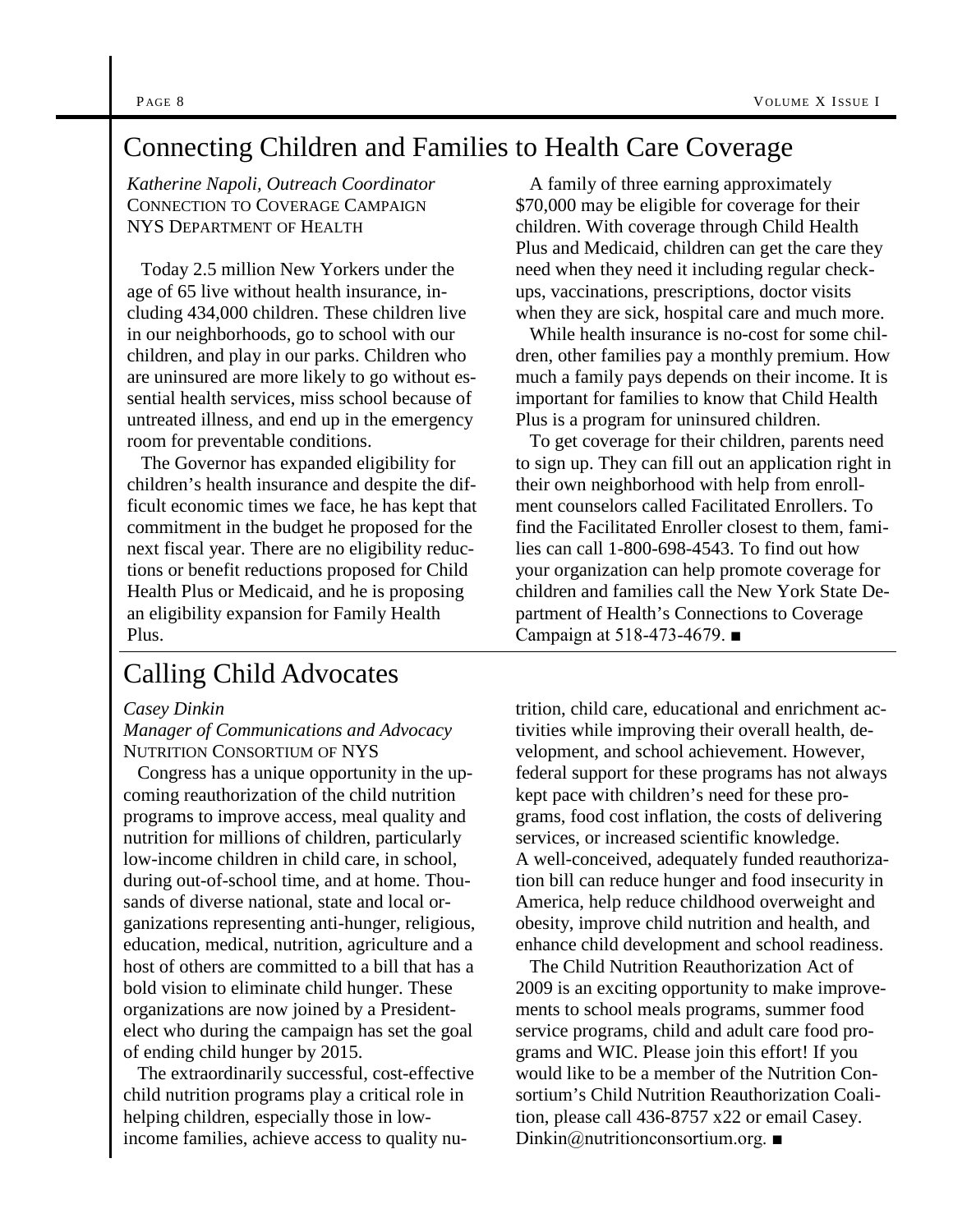

### **Resources and Announcements** *For your newsletter or bulletin*

### **The Commercialization of Childhood\***

**\$500,000,000,000:** The amount of money in purchases that children under 12 influence every year. **\$17,000,000,000:** The amount of money spent to market to children,

a staggering increase from \$100 million in 1983.

**20,000,000:** Baby Einstein videos sold by Disney through 2006.

(The American Academy of Pediatrics recommends *no* screen time for children under age two.)

**200,000:** The acts of violence, including 40,000 murders, that the average child will see on television by the time they are eighteen.

**25,000:** Ads on television the average 2 to 11-year-old sees on television every year. *\*All statistics are taken from fact sheets found at www.commercialfreechildhood.org. ■*

### **Change Begins with a Single Voice**

We are in the midst of the most challenging economic crisis in decades, with rising unemployment, high food and fuel costs, and a global economy that is on the verge of a major recession. The number of people receiving food stamps has grown by 2.5 million people in the past year alone, and millions of others who need food, but are just beyond the eligibility limits and are turning to strained charities struggling to feed greater numbers. Visit Center on Budget and Policy Priorities (www.cbpp.org), Bread for the World (www.bread.org), or Feeding America (www.feedingamerica.org) for new analytical reports, recommendations for federal action to prevent large increases in poverty, and ways to speak out for help and hope for all. *■*

### **Ecumenical Witnesses of Baptism**

Now in its 14th year, this program of the Capital Area Council of Churches is one of the most visible signs of Christian unity in our area. During 2008, teams of witnesses were present for 57 baptisms in churches in 5 different denominations. Every year, pastors and witnesses (current and those who might be interested in joining the program) gather on the Feast of the Baptism of the Lord to share experiences and learn about baptism in one of our traditions. We always welcome more witnesses and participating congregations. If you are called to be a part of this program, contact Coordinator, Ian Leet, at 482-6612 or email him at ileet@nycap.rr.com. *■*

### **Ecumenical Advocacy Days**

This annual conference brings together lay and clergy from all parts of the United States to explore the background of key issues facing the nation and then to meet with their members of Congress. It is co-sponsored by the National Council of Churches, Church World Service, denominations and other Christian partners with strong witness programs in DC.

#### **"Enough for All Creation"**

Coming together March 13-16, 2009, participants will focus on climate change, immigration and poverty in the U.S. and around the world. The opening session begins at 6:30 pm on Friday. On Saturday and Sunday there are a variety of workshops and advocacy training events as well as time for ecumenical worship and denominational fellowship. Monday, participants spend time on Capitol

Hill visiting with their representatives with whom they have made appointments. You can look over the information about Ecumenical Advocacy Days on the web (http://advocacydays.org/) for details on housing, registration, etc. Many churches and/or denominations will provide partial scholarships for interested participants. ■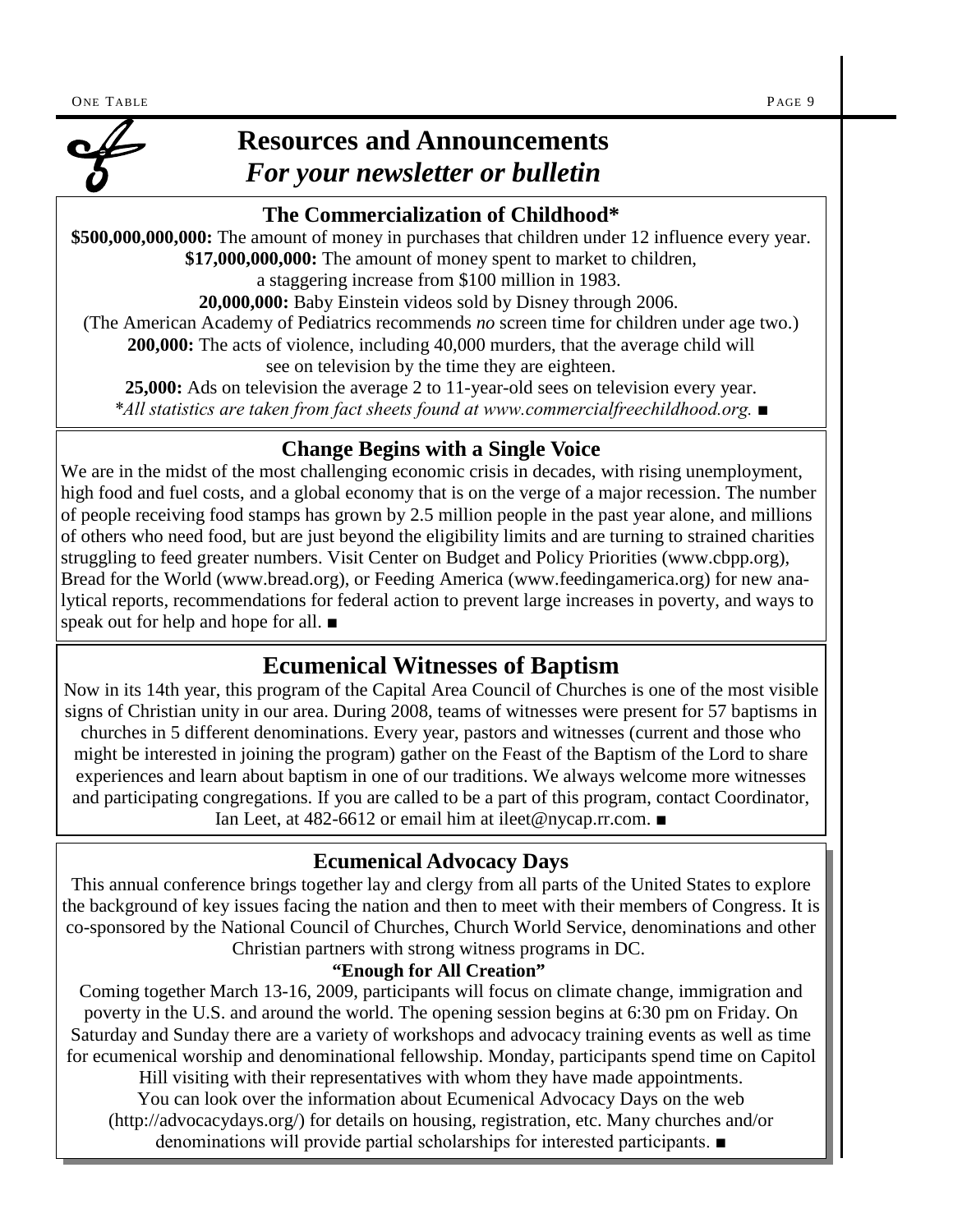## Proposal of Envoys for Ecumenism in the Capital Region

*Rev. Dr. Robert Loesch, Pastor*

ZION'S UNITED CHURCH OF CHRIST OF TABORTON, SAND LAKE NY

Twenty years ago the Massachusetts Council of Churches originated an association called *Envoys for Ecumenism.* It is an intentional association of people committed to invigorating the ecumenical movement through spiritual renewal in companionship and community. Those who subscribe to the purpose of the association, and those who commit themselves to the ten-point discipline listed below, may become members. Practice daily prayer and meditation in the spirit of John 17:21, "that they may all be one...so that the world may believe…", including intercessory prayer for other *Envoys for Ecumenism.*

- 1. Read, at least weekly, literature about the quest for Christian unity, and/or the relationship between the unity and mission of the church.
- 2. Practice monthly shared Bible study with a people of another Christian tradition.
- 3. Give some time to a voluntary association devoted to promoting Christian unity.
- 4. Gather once annually with other *Envoys for Ecumenism* for dinner and dialogue about the observations, hopes and concerns of ecumenical work experienced through involvement in voluntary associations.
- 5. Contribute financially to an ecumenical organization.
- 6. Participate annually in at least one ecumenical worship service (such as during the

### Bone Jewelry Project cont'd...

#### *(Continued from page 2)*

sans were paid directly, and a portion was earmarked for the school. The profits will be used to place another order to allow other churches and organizations the opportunity to support the Kibera Self-Help Group. Photographs of each set of jewelry were taken and numbered prior to the sale, and a website was set up to display those pictures, as well as pictures of Raphael and the other artisans. The website is: http://sites.google.com/site/kiberabonejewelry/Home.

Steve's presentations will touch your hearts. Members of your organization are likely to love the beautiful jewelry. Widows and orphans benefit directly from proceeds of each sale. Contact Steve Andersen at nimtreeswa-misc@yahoo.com or call 206-426-5645 to schedule a presentation and/or arrange for sale of this jewelry. Contact Marilyn Paarlberg, 462-6040 (marilynpaarlberg@gmail.com) to learn more about First Church's experience in this service project. ■

Week of Prayer for Christian Unity).

- 7. Attend annually at lease one ecumenical event for personal edification.
- 8. Witness frequently to one's ecumenical commitment (especially in a local church), and encourage annually at least one other person to become an *Envoy for Ecumenism.*
- 9. Participate in an annual twenty-four hour retreat for *Envoys for Ecumenism*, during which members can become a gathered community, and be refreshed by, renewed for, and re-dedicated to the ecumenical mandate.

I became one of the founding members of the *Envoys for Ecumenism* and found it a valuable means to strengthen and develop my ecumenical commitment. Under the Massachusetts Council of Churches, I was able to attend many of the annual dinner dialogues and retreats.

However, since moving to the Capital Region over two years ago, I have only been able to continue eight of the points of the discipline, but not able to attend the two annual Massachusetts events.

We in this region could develop the same format as has existed successfully for 20 years in our neighboring New England state. I welcome comments or responses to this proposal. I have been an active ecumenist in Ohio, Connecticut and Massachusetts, and now New York State for almost 50 years.

*Rev. Loesch serves on this region's UCC's Ecumenical Commission and can be reached at rkloesch@aol.com or 518-674-8204.* ■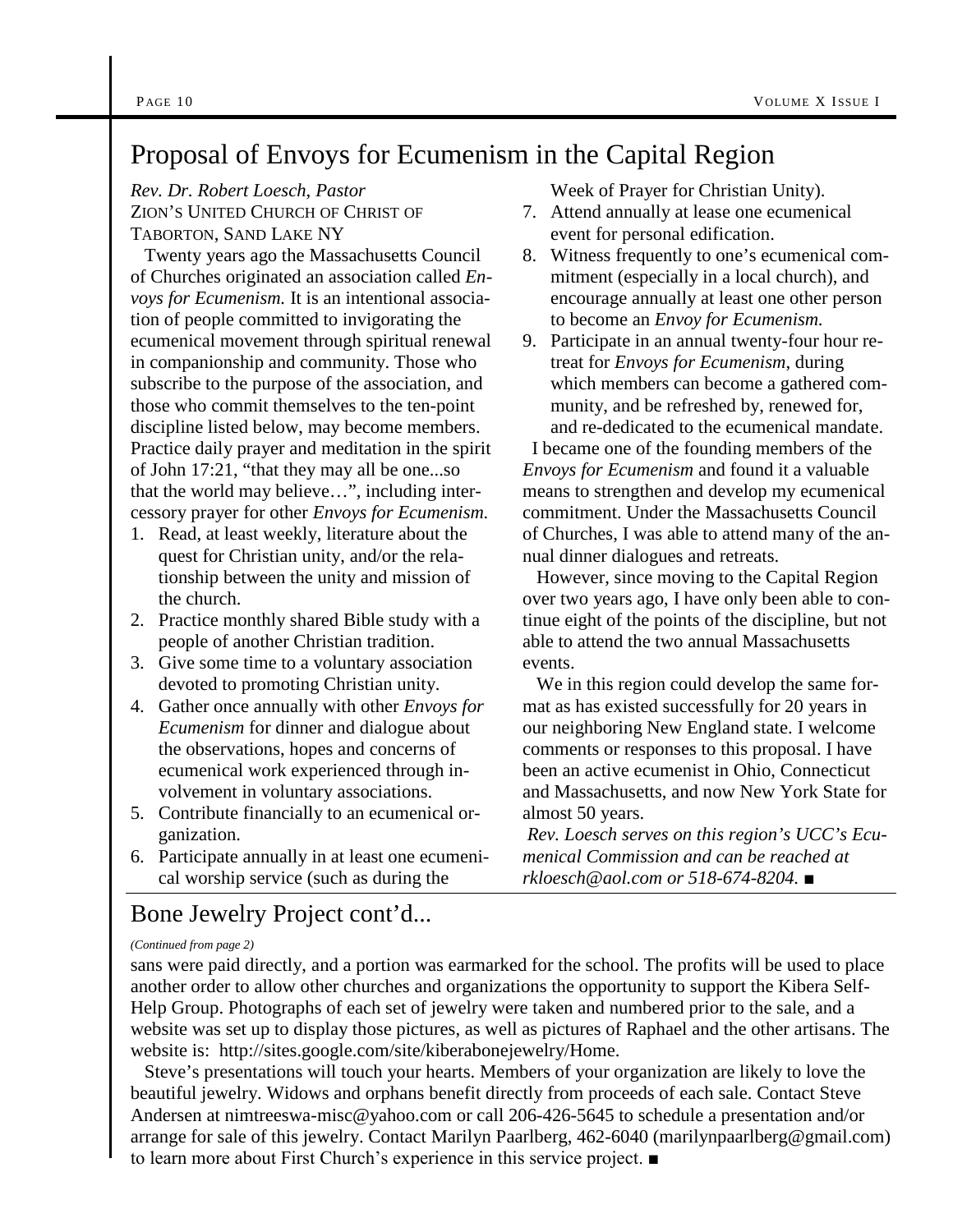

Upcoming courses of the Capital Region Theological Center. Pre-registration is required at (518)462- 2470, or go to www.capitalrtc.org.

† *The Church and Its Money,* Scotia, Feb 14, Rev. Norm Tellier, CFP, Coordinator of Gift Planning (RCA) for 18 yrs.

† *Introduction to Preaching* Saturdays, Jan. 31, Feb. 7, 21 and March 7, Schenectady. Rev. Dr. William Levering, professor, and pastor of First Reformed Church, Schenectady.

† *Encountering Jesus through the Gospel of John,* Feb 5-6, Siena College. Rev. Dr. Richard Carlson, Lutheran Theological Seminary, Gettysburg. Dr. Carlson returns to give us an introduction to the main theme of the entire gospel and then highlight specific texts offering ideas for practical application and sermon starters.

† *The Practice of the Prophetic in a Consumer Society,* Feb. 28, Delmar. Dr. Walter Brueggemann. Join CRTC for this extraordinary experience to be part of three hours of intense exegetical lecture with Dr. Walter Brueggemann.

† *Family Systems,* March 12. Rev. Dr. David Olsen, ED of Samaritan Counseling Center.

† *Building on Strengths,* March 21, Clifton Park. Dr. Cynthia Woolever. This will challenge congregational leaders to reframe their thinking about whether location determines their church's vitality.

**† Week of Prayer for Christian Unity** (Jan 18- 25) worship service: All are welcome to worship during the annual prayer service using the Graymoor Liturgy sponsored by the Capital Region Ecumenical Organization at noon on Wed. Jan 21 at the RC Pastoral Center, Albany. This year's theme is "That They May Become One in Your Hand." Call 453-6660 for more.

**† Protestant-Roman Catholic Dialogue** – Jan 22. 12-1:30pm, Firth Lutheran Church, Albany. Bring a sandwich and listen to Rev. John U. Miller (UCC) speak on "Faith and Order + Life and

Work – Incarnation, Reformation, and Ecumenism." Discussion time to follow. Call Deacon Ray Sullivan at the Roman Catholic Diocese of Albany Commission on Ecumenical and Interreligious Affairs, 453-6660.

**† Habitat for Humanity Snowshoe,** Feb 1, 10am, Albany Pine Bush Discovery Center. At Pine Bush, 1, 2, and 5-mile loops will be marked. Bring your own snowshoes or borrow some for free from Eastern Mountain Sports. Free giveaways, free raffles, hot chocolate and light snacks provided. Please collect donations per number of miles you plan to snowshoe, and bring them with you. Call EMS store at 482-0088 for details.

**† Martin Luther King, Jr., Interfaith Memorial Servic**e, Jan 15, 7pm at Metropolitan New Testament Mission Baptist Church, Albany. Interfaith participants include representatives of the Hindu Temple and a local mosque, Rabbi Rena Kieval, Bishop William Love, and Bishop Howard Hubbard. Free will offering for the MLK Scholarship Fund.

**† Winter Assembly and Annual Meeting of the Capital Area Council of Churches**, Feb 9, Delmar. Dinner (\$10/person) served at 6:15pm, followed by Assembly, including the presentation of the Joyce Steinkraus Giles Pastoral Service Award. Dinner reservations received by Feb. 4. Call 462-5450.

**† Dr. Walter Brueggermann Lecture** (free) Dr. Brueggermann will lecture on the Union College Campus, Feb 26, at 7 p.m. at Memorial Chapel. Co-sponsored by Union College Campus Protestant Ministries. **"Two Steps Forward, One Step Back: Journey to the Common Good"** will be a free lecture open to the public in which he will consider how the "master narrative" of the Hebrew Bible serves as a guide and summons toward the common good. A walk through that narrative will reflect on the crises points an seductions in the narrative, and the way in which Jews, Christians, and other people of good will are together along the way to a world of wellbeing. Registration not required. ■